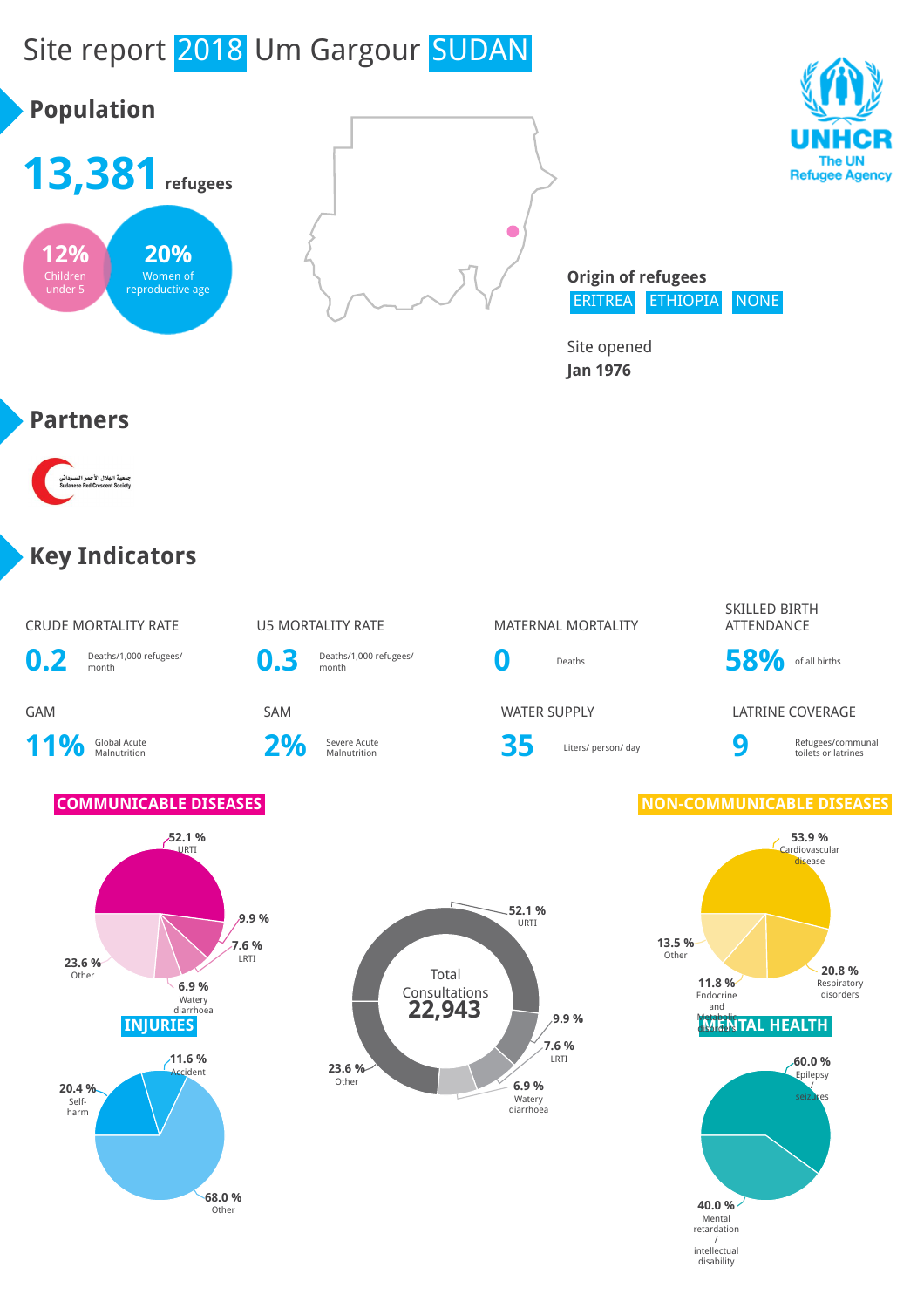# **Public Health**

| <b>HEALTH STAFFING</b>                                      | <b>INDICATOR</b> | <b>STANDARD</b> |           | <b>MORBIDITY</b>                                 | <b>INDICATOR</b> | <b>STANDARD</b> |   |
|-------------------------------------------------------------|------------------|-----------------|-----------|--------------------------------------------------|------------------|-----------------|---|
| Number of medical doctors                                   |                  | 1: 50,000       | $\bullet$ | Incidence of malaria among children under        |                  |                 |   |
| Number of qualified nurses                                  |                  | 1:10,000        | $\bullet$ | Incidence of watery diarrhoea among              | 33               |                 |   |
| Number of community health workers                          |                  | 1: 1,000        | $\bullet$ | children under 5                                 |                  |                 |   |
| <b>ACCESS AND UTILIZATION</b>                               | <b>INDICATOR</b> | <b>STANDARD</b> |           | Incidence of pneumonia among children<br>under 5 | 22               |                 |   |
| Consultations per trained clinician per day                 | 23               | < 50            | ◉         | Incidence of pneumonia among over 5              | 11               |                 |   |
| Health utilisation rate (new visits / refugee /             | 1.7              | $1 - 4$         | ◙         | Tuberculosis success rate                        |                  | < 90%           |   |
| year)<br>Proportion of host population consultations        | 2%               |                 |           | Were any MDR/X-TB cases diagnosed among<br>PoCs? |                  | <b>No</b>       |   |
| <b>MORTALITY</b>                                            | <b>INDICATOR</b> | <b>STANDARD</b> |           | VACCINATION                                      | <b>INDICATOR</b> | <b>STANDARD</b> |   |
| <b>Crude Mortality Rate</b><br>(CMR) (/1000/month)          | 0.2              | < 0.75          | Ø         | Full vaccination coverage                        | 0%               | < 95%           | Ø |
| <b>Under-five Mortality Rate</b><br>(U5MR) (/1000/month)    | 0.3              | < 1.5           | Ø         | Measles vaccination coverage                     | 77%              | < 95%           | Ø |
| <b>Infant Mortality Rate</b><br>(IMR) (/1000 livebirths)    | 7.2              | < 30            | Ø         | Source of vaccination data                       |                  |                 |   |
| <b>Neonatal Mortality Rate</b><br>(NNMR) (/1000 livebirths) | $\bf{0}$         | < 20            | $\bullet$ | IN-PATIENT DEPARTMENT (IPD)                      | <b>INDICATOR</b> | <b>STANDARD</b> |   |
| <b>OUTBREAK ALERT AND RESPONSE</b>                          | <b>INDICATOR</b> | <b>STANDARD</b> |           | Average length of stay (days)                    | 1.6              |                 |   |
| Proportion of outbreaks investigated within 48<br>hours     |                  | 100%            |           | Case fatality rate                               | 0.0              |                 |   |
| Number of outbreaks reported                                | $\bf{0}$         |                 |           | Hospitalisation rate                             | 285.9            | $50 - 150$      |   |

# **Reproductive Health**

| <b>ANTENATAL CARE</b>                                                                     | <b>INDICATOR</b> | <b>STANDARD</b> |   | <b>FAMILY PLANNING</b>                                                      | <b>INDICATOR</b> | <b>STANDARD</b> |   |
|-------------------------------------------------------------------------------------------|------------------|-----------------|---|-----------------------------------------------------------------------------|------------------|-----------------|---|
| Antenatal care coverage                                                                   | 76%              | > 90%           | Ω | Contraceptive prevalence rate                                               | 2%               | $\geq 30\%$     | ⊠ |
| Coverage of antenatal tetanus vaccination                                                 | 77%              | >95%            |   | Source of contraceptive prevalence data                                     |                  |                 |   |
| <b>DELIVERY CARE</b>                                                                      | <b>INDICATOR</b> | <b>STANDARD</b> |   | SEXUAL AND GENDER-BASED VIOLENCE (SGBV)                                     | <b>INDICATOR</b> | <b>STANDARD</b> |   |
| Proportion of births attended by skilled<br>personnel                                     | 58%              | $\geq 90\%$     | Ø | Total number of reported rapes                                              | $\Omega$         |                 |   |
| Proportion of births conducted by caesarean<br>section                                    | 6%               | $5 - 15%$       |   | Proportion of eligible rape survivors provided<br>with PEP within 72 hours  |                  | 100%            |   |
| Proportion of newborn infants with low birth<br>weight (<2500 gs) (weighed within 72 hrs) | 0%               | < 15%           |   | Proportion of eligible rape survivors provided<br>with ECP within 120 hours |                  | 100%            |   |
| Proportion of teenage pregnancies                                                         | 0%               |                 |   | SEXUALLY TRANSMITTED INFECTIONS (STIS)                                      | <b>INDICATOR</b> | <b>STANDARD</b> |   |
| Still birth rate (/1000 total births / month)                                             | 19               |                 |   | Number of genital ulcer diseases                                            | $\Omega$         |                 |   |
| Number of maternal deaths                                                                 | $\mathbf{0}$     |                 |   | Number of Pelvic Inflammatory diseases                                      | $\Omega$         |                 |   |
| Proportion of maternal deaths investigated<br>within 48 hours                             |                  | 100%            |   |                                                                             |                  |                 |   |